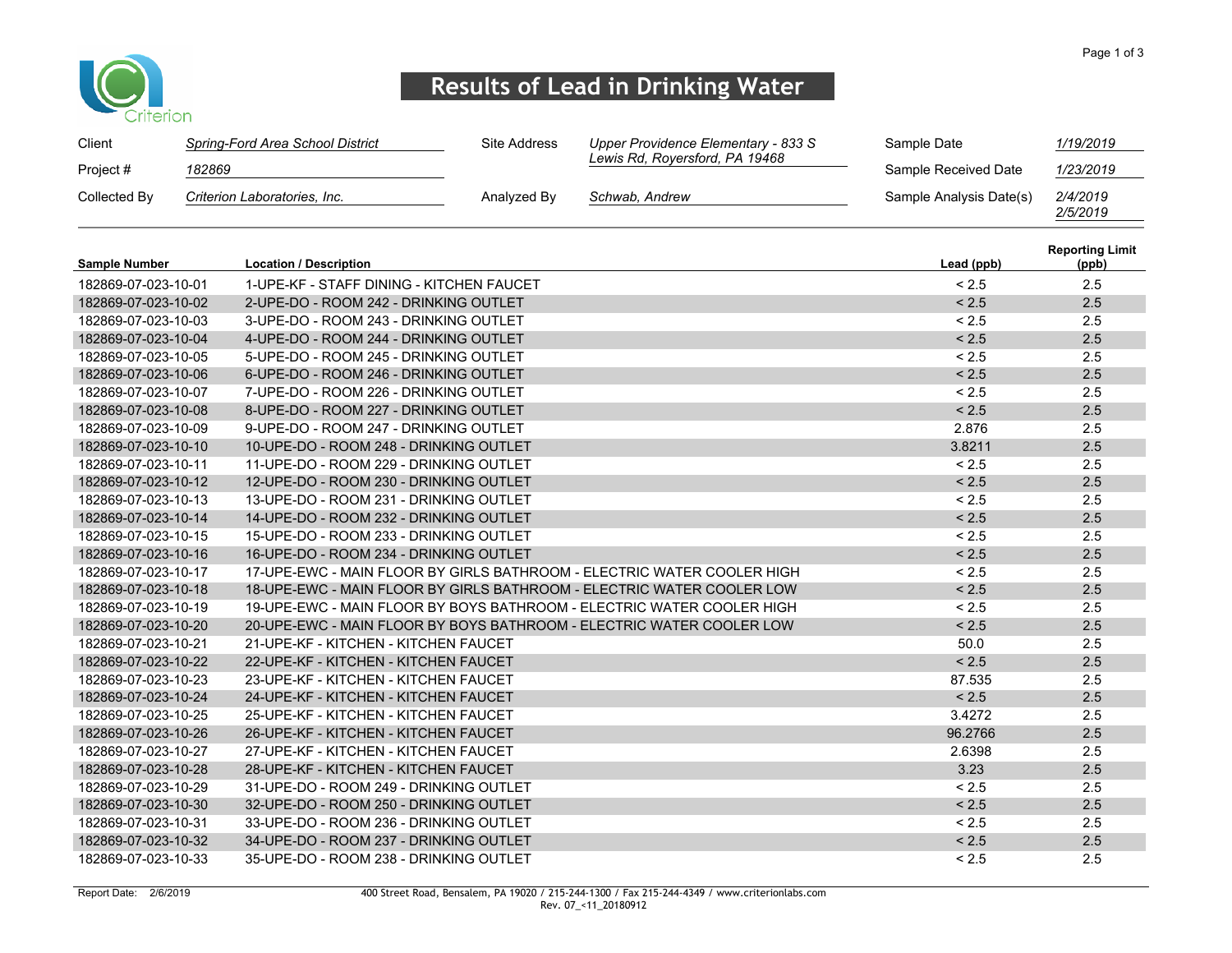

## Results of Lead in Drinking Water

| Client       | Spring-Ford Area School District | Site Address | Upper Providence Elementary - 833 S | Sample Date             | 1/19/2019            |
|--------------|----------------------------------|--------------|-------------------------------------|-------------------------|----------------------|
| Project #    | 182869                           |              | Lewis Rd, Roversford, PA 19468      | Sample Received Date    | 1/23/2019            |
| Collected By | Criterion Laboratories, Inc.     | Analyzed By  | Schwab, Andrew                      | Sample Analysis Date(s) | 2/4/2019<br>2/5/2019 |

| <b>Sample Number</b> | <b>Location / Description</b>                                         | Lead (ppb) | <b>Reporting Limit</b><br>(ppb) |
|----------------------|-----------------------------------------------------------------------|------------|---------------------------------|
| 182869-07-023-10-34  | 36-UPE-DO - ROOM 205 - DRINKING OUTLET                                | < 2.5      | 2.5                             |
| 182869-07-023-10-35  | 37-UPE-DO - ROOM 115 - DRINKING OUTLET                                | 5.6521     | 2.5                             |
| 182869-07-023-10-36  | 38-UPE-DO - ROOM 115 - DRINKING OUTLET                                | 2.5217     | 2.5                             |
| 182869-07-023-10-37  | 39-UPE-DO - ROOM 116 - ELECTRIC WATER COOLER HIGH                     | < 2.5      | 2.5                             |
| 182869-07-023-10-38  | 40-UPE-DO - ROOM 117 - ELECTRIC WATER COOLER LOW                      | < 2.5      | 2.5                             |
| 182869-07-023-10-39  | 41-UPE-DO - ROOM 118 - ELECTRIC WATER COOLER                          | < 2.5      | 2.5                             |
| 182869-07-023-10-40  | 42-UPE-DO - ROOM 119 - DRINKING OUTLET                                | < 2.5      | 2.5                             |
| 182869-07-023-10-41  | 43-UPE-DO - ROOM 120 - DRINKING OUTLET                                | < 2.5      | 2.5                             |
| 182869-07-023-10-42  | 44-UPE-DO - ROOM 100 - DRINKING OUTLET                                | < 2.5      | 2.5                             |
| 182869-07-023-10-43  | 45-UPE-DO - ROOM 102 - DRINKING OUTLET                                | < 2.5      | 2.5                             |
| 182869-07-023-10-44  | 46-UPE-DO - ROOM 121 - DRINKING OUTLET                                | < 2.5      | 2.5                             |
| 182869-07-023-10-45  | 47-UPE-NF - NURSE OFFICE - NURSE FAUCET                               | < 2.5      | 2.5                             |
| 182869-07-023-10-46  | 48-UPE-NF - NURSE OFFICE - NURSE FAUCET                               | < 2.5      | 2.5                             |
| 182869-07-023-10-47  | 49-UPE-NF - NURSE OFFICE - NURSE FAUCET                               | < 2.5      | 2.5                             |
| 182869-07-023-10-48  | 50-UPE-EWC - GIRLS BATHROOM GROUND FLOOR - ELECTRIC WATER COOLER HIGH | < 2.5      | 2.5                             |
| 182869-07-023-10-49  | 51-UPE-EWC - GIRLS BATHROOM GROUND FLOOR - ELECTRIC WATER COOLER LOW  | < 2.5      | 2.5                             |
| 182869-07-023-10-50  | 52-UPE-EWC - BOYS BATHROOM GROUND FLOOR - ELECTRIC WATER COOLER HIGH  | < 2.5      | 2.5                             |
| 182869-07-023-10-51  | 53-UPE-EWC - BOYS BATHROOM GROUND FLOOR - ELECTRIC WATER COOLER LOW   | < 2.5      | 2.5                             |
| 182869-07-023-10-52  | 54-UPE-DO - ROOM 105 - DRINKING OUTLET                                | < 2.5      | 2.5                             |
| 182869-07-023-10-53  | 55-UPE-DO - ROOM 104 - DRINKING OUTLET                                | < 2.5      | 2.5                             |
| 182869-07-023-10-54  | 56-UPE-DO - ROOM 122 - DRINKING OUTLET                                | 7.7681     | 2.5                             |
| 182869-07-023-10-55  | 57-UPE-DO - ROOM 106 - DRINKING OUTLET                                | < 2.5      | 2.5                             |
| 182869-07-023-10-56  | 58-UPE-DO - ROOM 107 - DRINKING OUTLET                                | < 2.5      | 2.5                             |
| 182869-07-023-10-57  | 59-UPE-DO - ROOM 108 - DRINKING OUTLET                                | < 2.5      | 2.5                             |
| 182869-07-023-10-58  | 60-UPE-DO - ROOM 109 - DRINKING OUTLET                                | 8.0689     | 2.5                             |
| 182869-07-023-10-59  | 61-UPE-DO - ROOM 123 - DRINKING OUTLET                                | < 2.5      | 2.5                             |
| 182869-07-023-10-60  | 62-UPE-DO - ROOM 124 - DRINKING OUTLET                                | < 2.5      | 2.5                             |
| 182869-07-023-10-61  | 63-UPE-DO - ROOM 111 - DRINKING OUTLET                                | < 2.5      | 2.5                             |
| 182869-07-023-10-62  | 64-UPE-DO - ROOM 112 - DRINKING OUTLET                                | < 2.5      | 2.5                             |
| 182869-07-023-10-63  | 65-UPE-DO - ROOM 113 - DRINKING OUTLET                                | 4.8891     | 2.5                             |
| 182869-07-023-10-64  | 66-UPE-F - MAIN OFFICE WORK ROOM - FAUCET                             | < 2.5      | 2.5                             |
| 182869-07-023-10-65  | 67-UPE-EWC - MAIN OFFICE - ELECTRIC WATER COOLER                      | < 2.5      | 2.5                             |
| 182869-07-023-10-66  | 68-UPE-EWC - CAFETERIA - ELECTRIC WATER COOLER                        | < 2.5      | 2.5                             |